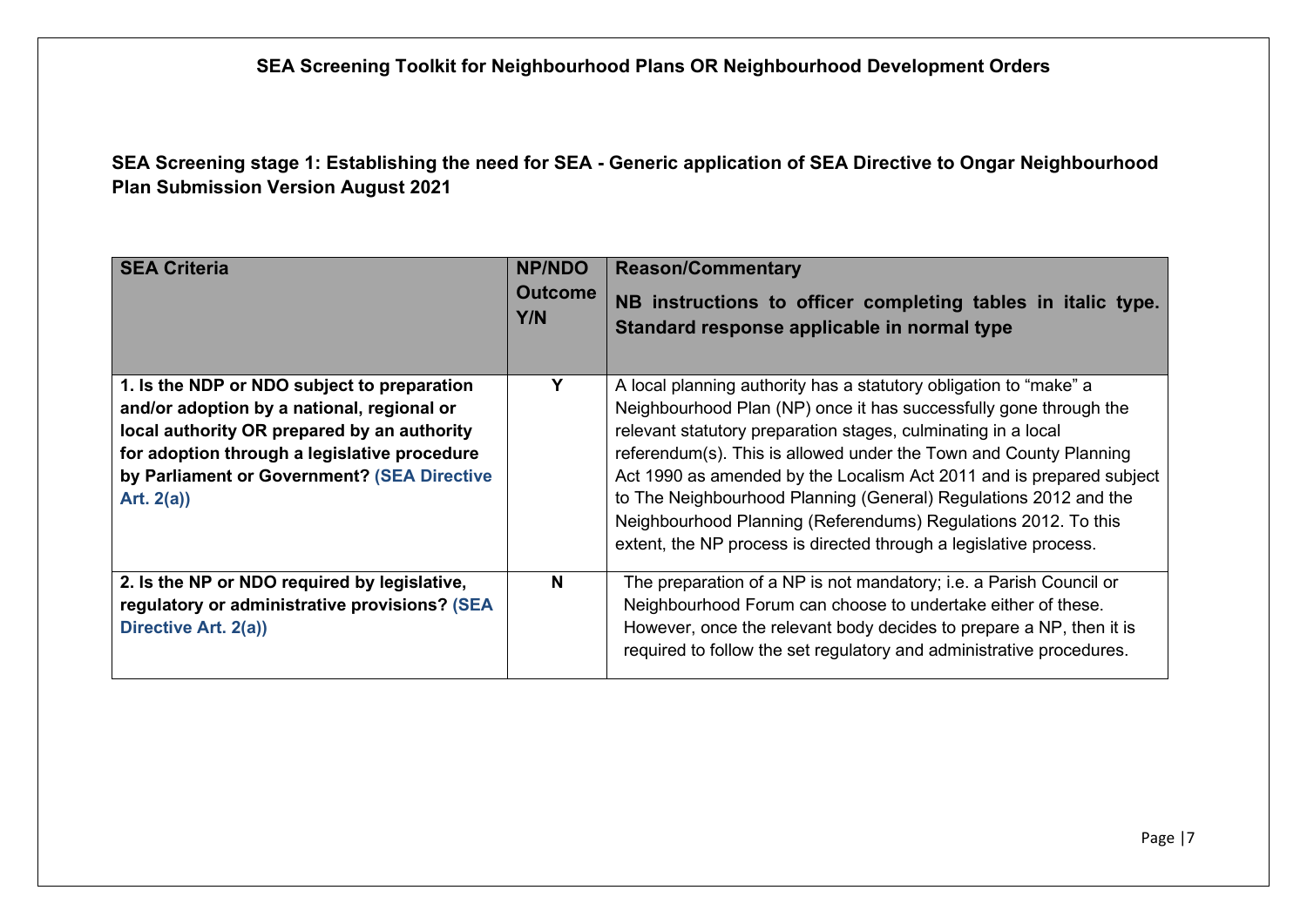| 3. Is the NP or NDO prepared for agriculture,<br>forestry, fisheries, energy, industry, transport,<br>waste management, telecommunications,<br>tourism, town and country planning or land<br>use, AND does it set a framework for future<br>development consent of projects in Annexes I<br>and II to the EIA Directive? (SEA Directive Art.<br>3.2(a)) EIA Directive 85/337/EEC has been<br>updated and is codified in 2011/92/EU (Art 4<br>and Annexes).<br>(The Annexes are reproduced at Appendix 3 of<br>this toolkit) | N                                                        | A NP must relate to land use planning. Once made, it will form part of<br>the statutory framework for the determination of planning applications. A<br>NP therefore sets specific frameworks, for future development<br>consents. However, the Ongar NDP does not set framework for the<br>consents in Annex I and II to the EIA Directive.                                                                                                                                                                  |
|-----------------------------------------------------------------------------------------------------------------------------------------------------------------------------------------------------------------------------------------------------------------------------------------------------------------------------------------------------------------------------------------------------------------------------------------------------------------------------------------------------------------------------|----------------------------------------------------------|--------------------------------------------------------------------------------------------------------------------------------------------------------------------------------------------------------------------------------------------------------------------------------------------------------------------------------------------------------------------------------------------------------------------------------------------------------------------------------------------------------------|
| 4. Will the NP or NDO, in view of its likely<br>effect on sites, require an assessment for<br>future development under Article 6 or 7 of the<br>Habitats Directive? (SEA Directive Art. 3.2(b))<br>(Habitats Directive 92/43/EEC Article 6<br>provides for special areas of conservation and<br>Habitats in Annex I and species in Annex II -<br>such sites are found within and neighbouring<br>the district - see commentary column.                                                                                      | <b>Not</b><br>independ<br>ently of<br>the Local<br>Plan. | In the case of Epping Forest District Council a NP may also be<br>subject to a Habitat Regulations Assessment (HRA) if they impact<br>on Epping Forest SAC, Lea Valley SPA and Ramsar Site and<br>Wormley-Hoddesdonpark Woods SAC.<br>Please refer to HRA screening which has concluded that the NDP can<br>rely upon the HRA screening and assessment of the Epping Forest<br>Local Plan Submission Version 2017 and Main Modifications proposed<br>assuming the Local Plan is found sound in this respect. |
| 5. Does the NP or NDO determine the use of<br>small areas at local level OR is it a minor<br>modification of a plan or programme subject<br>to Art. 3.2? (SEA Directive Art. 3.4)                                                                                                                                                                                                                                                                                                                                           | <b>Yes</b>                                               | The Ongar NDP sets out detailed, localised policies to reflect local<br>aspirations and concerns and identifies local green space which is the<br>use of a small area at a local level. On the whole the NDP is a minor<br>modification to the LP which has been subject to sustainability appraisal<br>incorporating Strategic Environmental Assessment. (The current<br>adopted District Plan has NOT been subject to this assessment and if                                                               |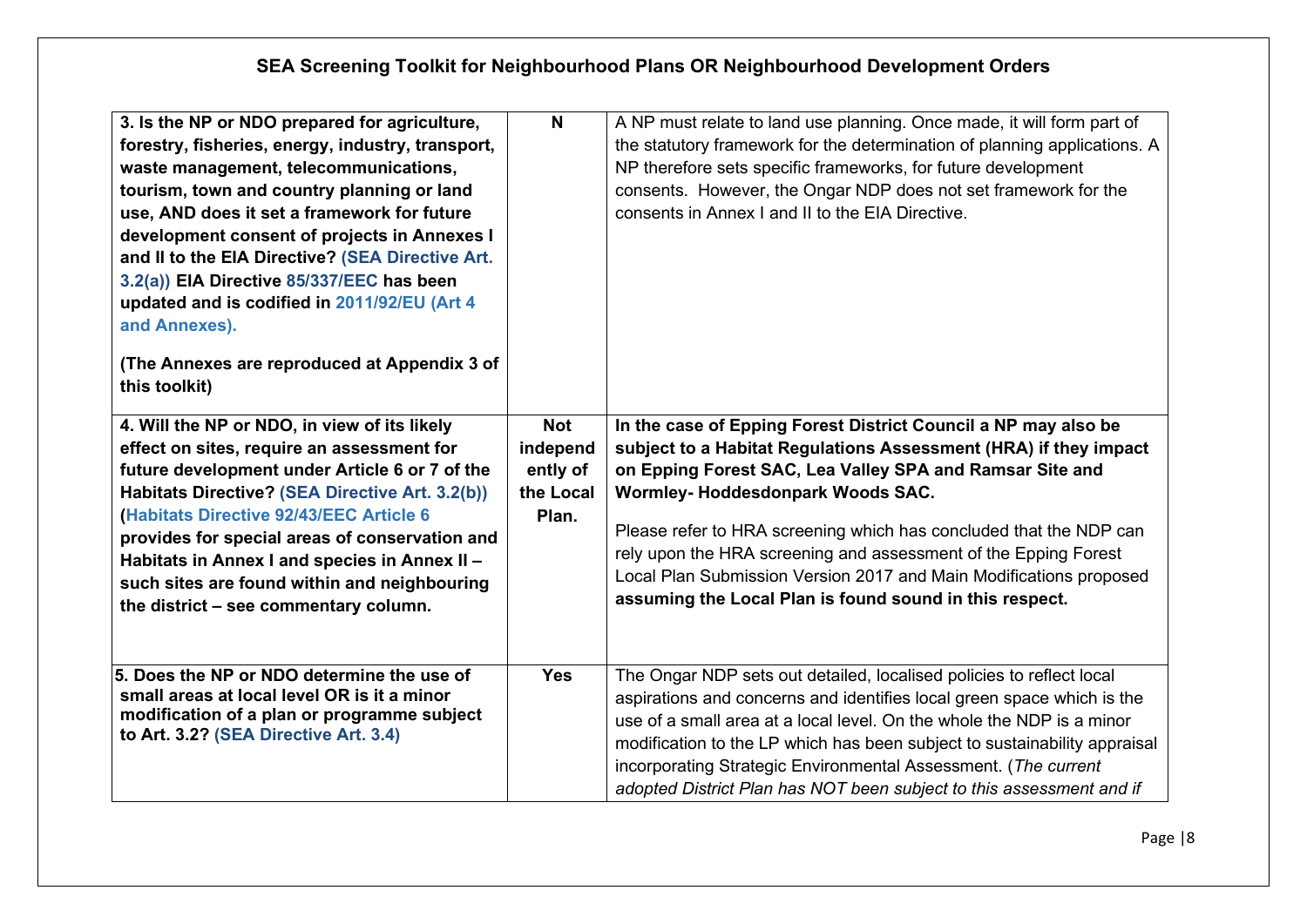|                                                                                                                                        |    | the NDP was to be taken forward under the current District plan then<br>the acid test is whether the NDP is likely to have significant<br>environmental impacts). |
|----------------------------------------------------------------------------------------------------------------------------------------|----|-------------------------------------------------------------------------------------------------------------------------------------------------------------------|
| 6. Is the NP or NDO likely to have a significant<br>effect on the environment? (Article 3 (5)<br><b>Annex II of the SEA Directive)</b> | No | This has been concluded via the HRA screening of this NDP.                                                                                                        |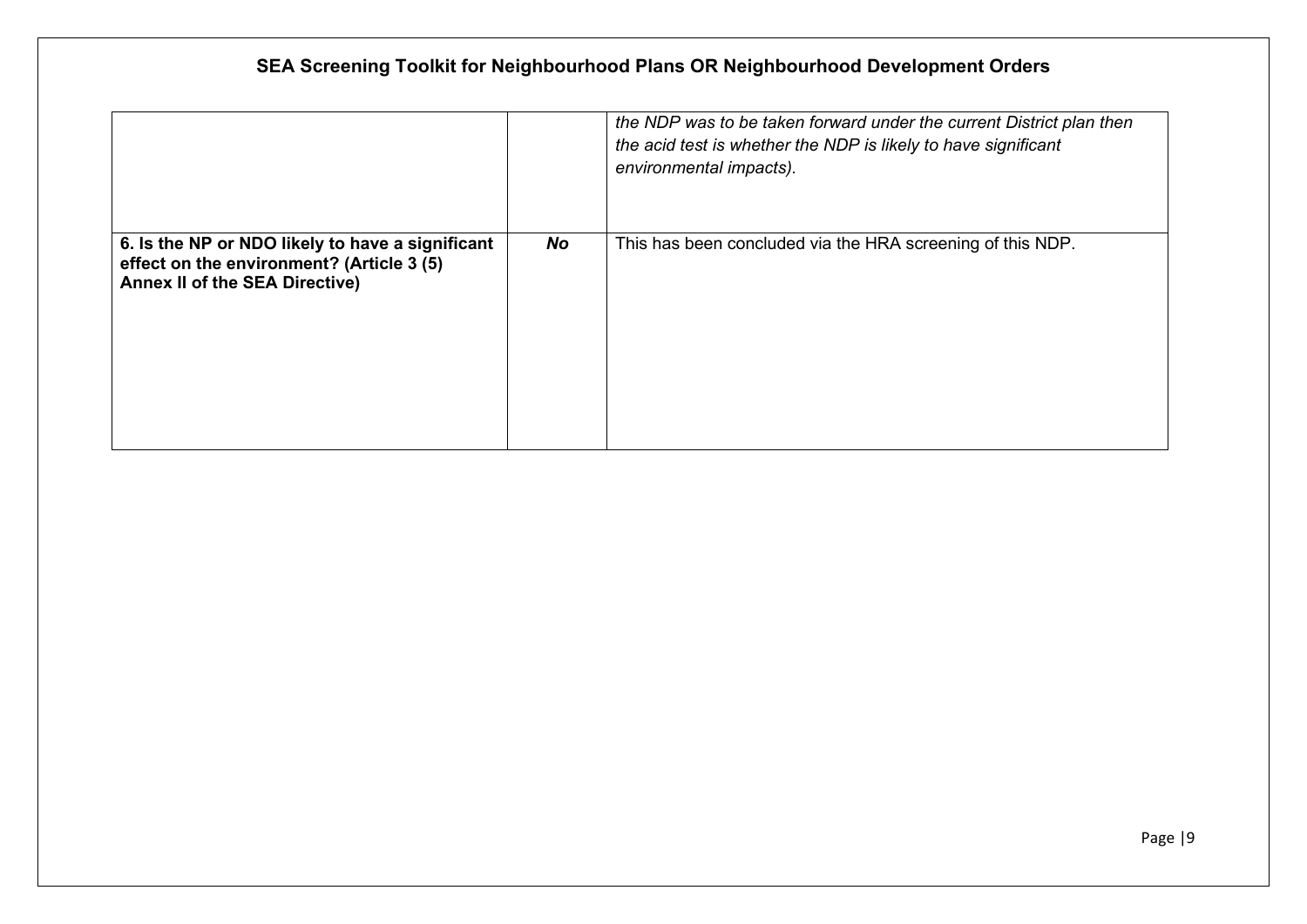**SEA Screening Stage 2: Testing whether the Ongar Neighbourhood Development Plan Submission Version August 2021 is likely to give rise to significant effects (***SEA Directive Article 3 (5) Annex II-Application of Criteria for determining the likely significance of effects on a Neighbourhood Plan or NDO.)* 

|   | <b>SEA Directive (Annex II)</b>                                                                                                                                                                | <b>Commentary</b><br>NB instructions to officer completing tables in<br>italic type. Standard response applicable in<br>normal type                                                                                                                                                                       | <b>Conclusion-Significant</b><br>environmental impact?<br>[Y/N] |
|---|------------------------------------------------------------------------------------------------------------------------------------------------------------------------------------------------|-----------------------------------------------------------------------------------------------------------------------------------------------------------------------------------------------------------------------------------------------------------------------------------------------------------|-----------------------------------------------------------------|
| 1 | <b>Characteristics of a Neighbourhood Plan</b>                                                                                                                                                 |                                                                                                                                                                                                                                                                                                           |                                                                 |
| A | Degree to which the plan sets a framework<br>for projects and other activities, either with<br>regard to the location, nature, size and<br>operating conditions or by allocating<br>resources. | The plan would set a framework for future consent of<br>development projects but within a hierarchy of plans.                                                                                                                                                                                             | <b>NO</b>                                                       |
|   | Aims/ Objectives                                                                                                                                                                               | The aims of the Plan contained within paragraph 4.1<br>include: ambition to enable the regeneration of the<br>Parish; a more vibrant historic High Street; sustainable,<br>well designed and distinctive development; the protection<br>or enhancement of the historic, natural and rural<br>environments | <b>NO</b>                                                       |
|   | Site allocations for development                                                                                                                                                               | The plan proposes no allocations for development, only<br>designations for protection.                                                                                                                                                                                                                    | <b>NO</b>                                                       |
|   | Design policies/ standards/codes                                                                                                                                                               | The design policies contained in the plan seek lower                                                                                                                                                                                                                                                      | <b>NO</b>                                                       |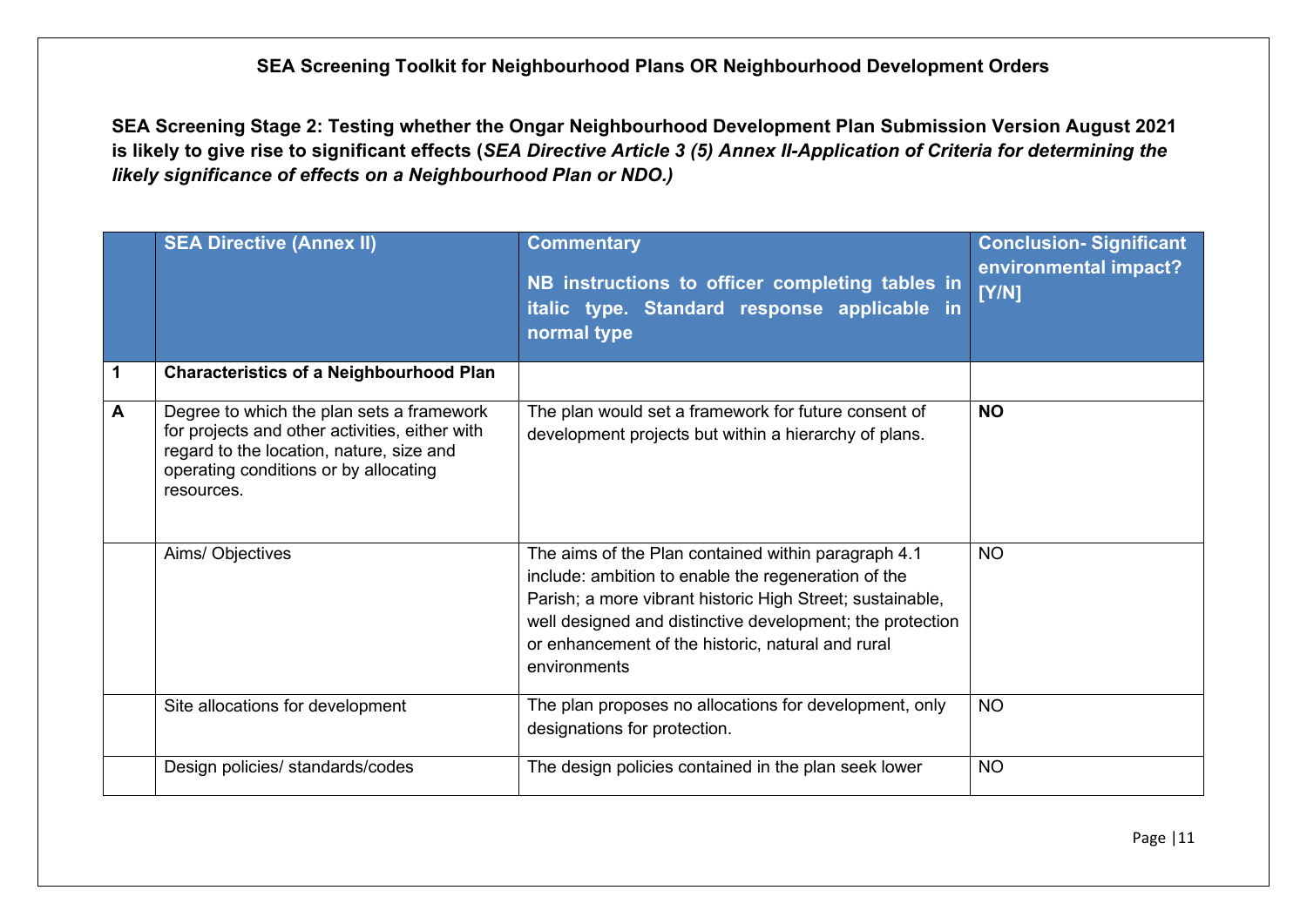|             | <b>SEA Directive (Annex II)</b>                                                                 | <b>Commentary</b><br>NB instructions to officer completing tables in<br>italic type. Standard response applicable in<br>normal type                                                                                                                                                                                                                                                                            | <b>Conclusion-Significant</b><br>environmental impact?<br>[Y/N] |
|-------------|-------------------------------------------------------------------------------------------------|----------------------------------------------------------------------------------------------------------------------------------------------------------------------------------------------------------------------------------------------------------------------------------------------------------------------------------------------------------------------------------------------------------------|-----------------------------------------------------------------|
|             |                                                                                                 | densities than the Submission Version of the Local Plan<br>ONG-ED1, ONG-ED2, ONG-ED3, ONG-CT3, ONG-<br>CT <sub>5</sub>                                                                                                                                                                                                                                                                                         |                                                                 |
|             | Landscape protection/ enhancement policies                                                      | Clauses in a number of policies seek to protect the<br>landscape/ open rural nature of the area (ONG -RR1,<br>ONG-ED 1)                                                                                                                                                                                                                                                                                        | <b>NO</b>                                                       |
|             | Protected land designations                                                                     | Policies seek protection for listed buildings ONG - ED3<br>and local green spaces ONG- CT1                                                                                                                                                                                                                                                                                                                     | <b>NO</b>                                                       |
|             | Linkages/ Green infrastructure proposals                                                        | Policies seek to protect existing green infrastructure and<br>wildlife - ONG ED 5, and define the location of a<br>landscape - buffer ONG ED6                                                                                                                                                                                                                                                                  | <b>NO</b>                                                       |
|             | <b>Community facilities</b>                                                                     | Policy seeks to protect community facilities ONG - CT2<br>and direct provision ONG-CT4, CT5                                                                                                                                                                                                                                                                                                                    | <b>NO</b>                                                       |
| $\mathsf B$ | Degree to which this influences other plans<br>and programmes including those in a<br>hierarchy | Neighbourhood Plans are locally driven and will,<br>inevitably, cover a small, defined locality/neighbourhood.<br>In practice, Neighbourhood Plans provide detailed policy,<br>land use or development management direction at the<br>smallest "neighbourhood" level. These should by<br>definition have regard to and be in general conformity<br>with, "higher level" policies/ programmes, but will not, by | <b>NO</b>                                                       |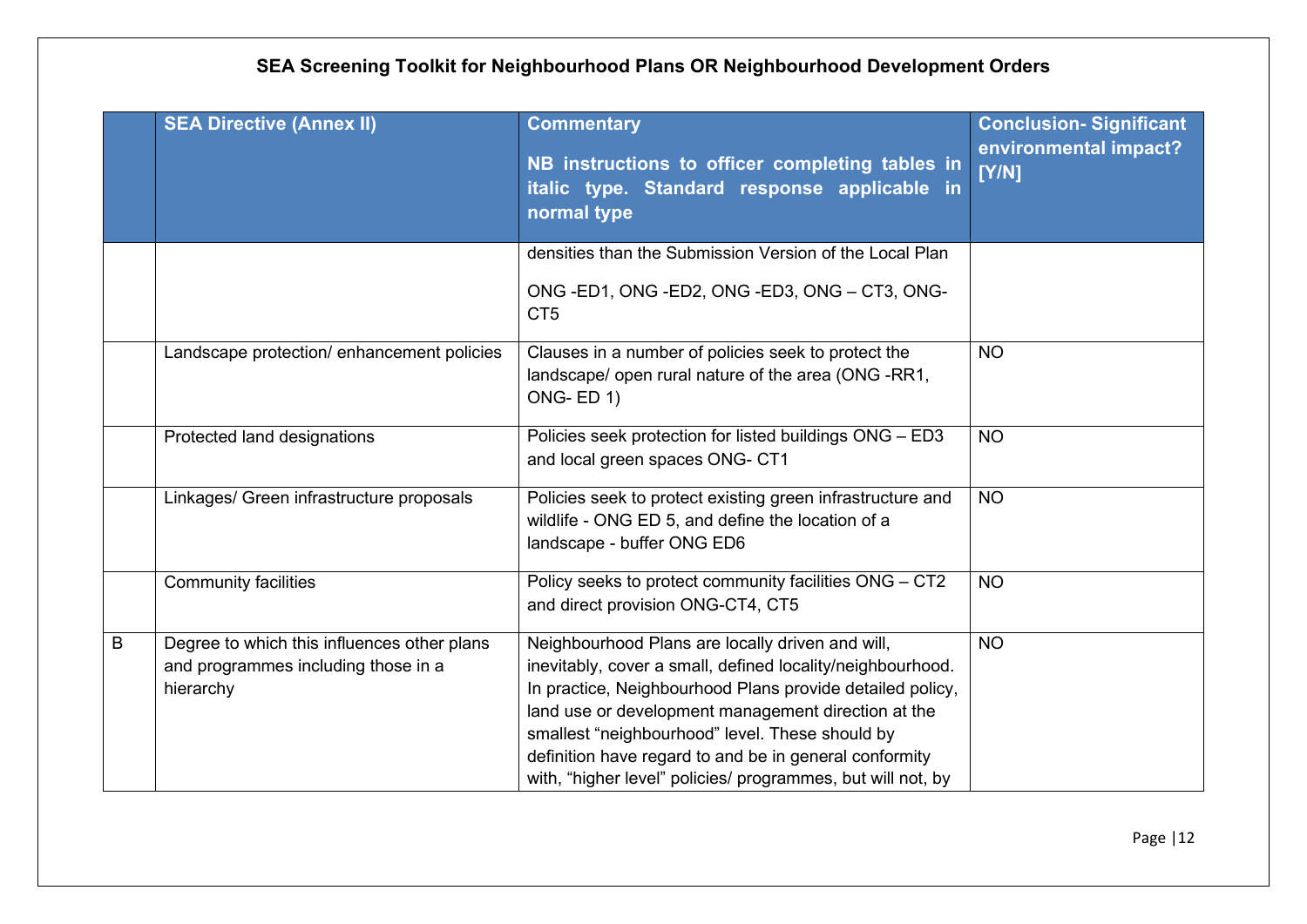|             | <b>SEA Directive (Annex II)</b>                                                                                                                                                                 | <b>Commentary</b><br>NB instructions to officer completing tables in<br>italic type. Standard response applicable in<br>normal type                                                                                                                                                                                                                                                                     | <b>Conclusion-Significant</b><br>environmental impact?<br>[Y/N] |
|-------------|-------------------------------------------------------------------------------------------------------------------------------------------------------------------------------------------------|---------------------------------------------------------------------------------------------------------------------------------------------------------------------------------------------------------------------------------------------------------------------------------------------------------------------------------------------------------------------------------------------------------|-----------------------------------------------------------------|
|             |                                                                                                                                                                                                 | themselves, influence other more strategic policies/<br>programmes.                                                                                                                                                                                                                                                                                                                                     |                                                                 |
| $\mathsf C$ | Relevance of the plan for the integration of<br>environmental considerations in particular<br>with a view to promoting sustainable<br>development                                               | The "basic conditions" (that a Neighbourhood Plan must<br>meet) require that Neighbourhood Plans must "have<br>regard" to sustainable development. For a plan to pass<br>examination, an examiner must be satisfied that the<br>effective implementation of a Neighbourhood Plan would<br>give rise to sustainable developments.<br>The policies in the plan seek to promote sustainable<br>development | <b>NO</b>                                                       |
| D           | Environmental problems relevant to the<br>Neighbourhood Plan                                                                                                                                    | Ongar parish contains two River valleys of the River<br>Roding and Cripsey Brook. Some areas are subject to<br>flood risk but there are no allocations in the plan.                                                                                                                                                                                                                                     | <b>NO</b>                                                       |
| E           | Relevance for the Implementation of<br><b>Community Legislation (European</b><br>Community) on the environment (e.g. plans<br>and programmes linked to waste<br>management or water protection) | Strategies/ policies relating to waste disposal or water<br>protection are dealt with by Essex County Council. EFDC<br>has strategies in place relating to waste collection and<br>environmental protection. Community plans may identify<br>specific local environmental concerns or issues, but                                                                                                       | <b>NO</b>                                                       |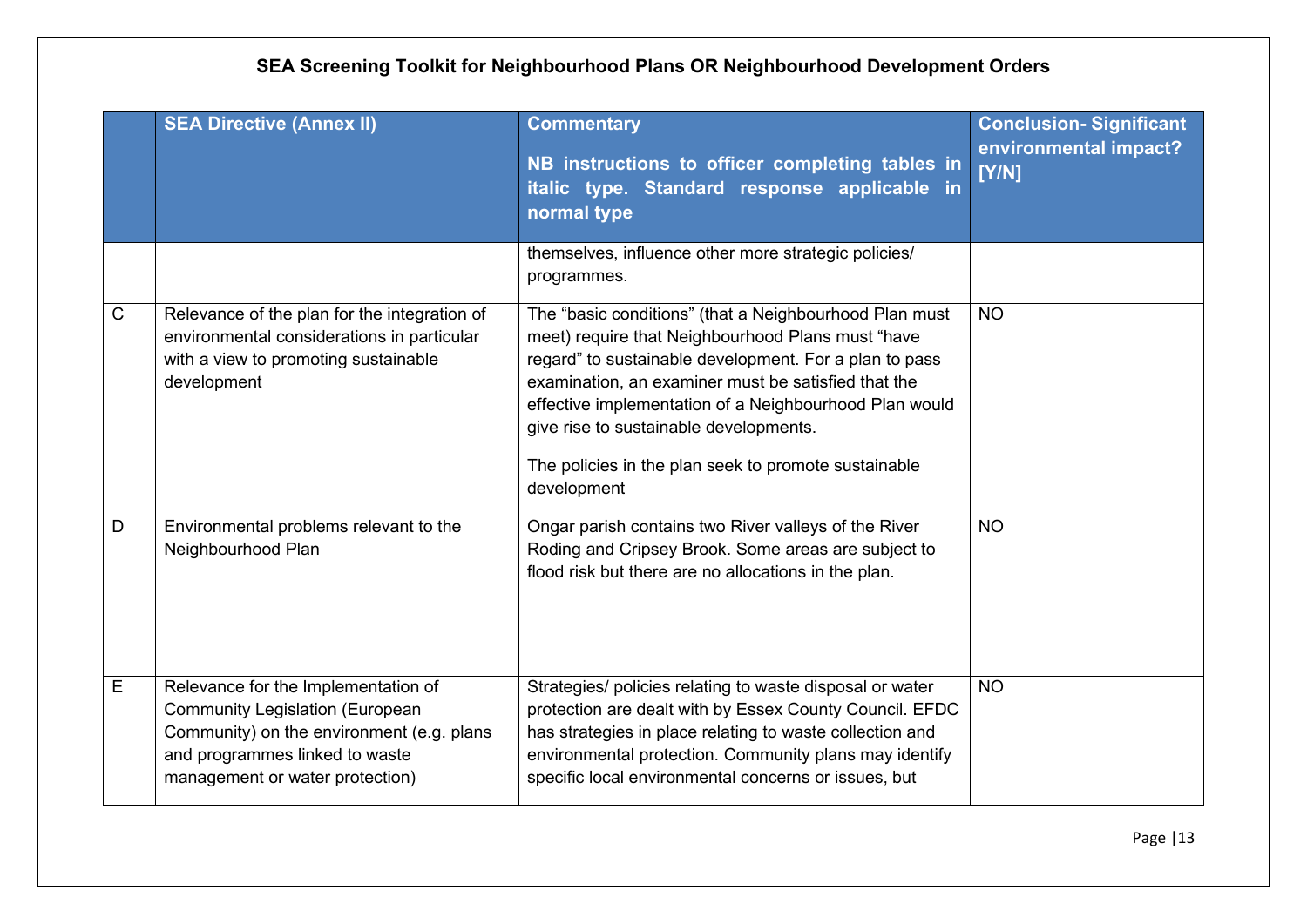|              | <b>SEA Directive (Annex II)</b>                                                                             | <b>Commentary</b><br>NB instructions to officer completing tables in<br>italic type. Standard response applicable in<br>normal type                                                                                                                    | <b>Conclusion-Significant</b><br>environmental impact?<br>[Y/N] |
|--------------|-------------------------------------------------------------------------------------------------------------|--------------------------------------------------------------------------------------------------------------------------------------------------------------------------------------------------------------------------------------------------------|-----------------------------------------------------------------|
|              |                                                                                                             | these are generally not issues which could be addressed<br>through a Neighbourhood Plan. Ongar NDP does not<br>address such matters.                                                                                                                   |                                                                 |
| $\mathbf{2}$ | Characteristics of the effects and of the<br>area likely to be affected having regard, in<br>particular to: |                                                                                                                                                                                                                                                        |                                                                 |
| F            | the probability, duration, frequency and<br>reversibility of any effects                                    | This NDP addresses only specific local development<br>management issues, complementing the higher level<br>strategic policy framework.                                                                                                                 | <b>NO</b>                                                       |
| G            | the cumulative nature of any effects                                                                        | No significant cumulative effects are expected from the<br>plan                                                                                                                                                                                        | <b>NO</b>                                                       |
| H            | the trans-boundary nature of any effects                                                                    | No trans-boundary effects are likely to arise.                                                                                                                                                                                                         | <b>NO</b>                                                       |
|              | the risks to human health or the environment<br>(e.g. due to accidents, impact on air quality)              | Strategies/ policies relating to waste disposal or water<br>protection are dealt with by Essex County Council. EFDC<br>has strategies in place relating to waste collection and<br>environmental protection. The Ongar NDP makes no<br>such provision. | <b>NO</b>                                                       |
| J            | the magnitude and spatial extent of the<br>effects (geographical area and size of the                       | No effects are expected to be of a magnitude or spatial                                                                                                                                                                                                | <b>NO</b>                                                       |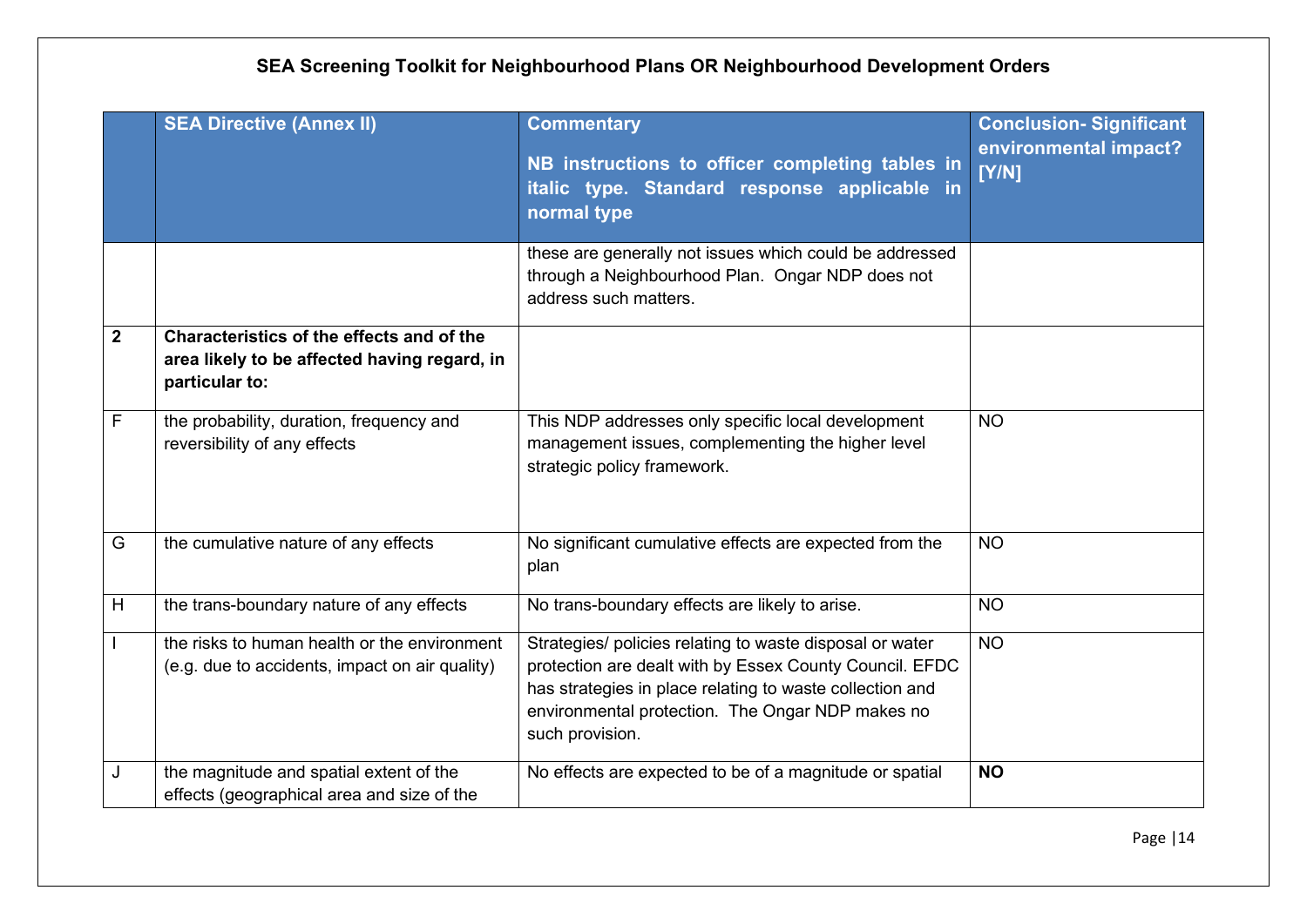|   | <b>SEA Directive (Annex II)</b>                                                                                                                                                         | <b>Commentary</b><br>NB instructions to officer completing tables in<br>italic type. Standard response applicable in<br>normal type                                                                                                                                                                                                                                                                                                                                                                                                                | <b>Conclusion-Significant</b><br>environmental impact?<br>[Y/N] |
|---|-----------------------------------------------------------------------------------------------------------------------------------------------------------------------------------------|----------------------------------------------------------------------------------------------------------------------------------------------------------------------------------------------------------------------------------------------------------------------------------------------------------------------------------------------------------------------------------------------------------------------------------------------------------------------------------------------------------------------------------------------------|-----------------------------------------------------------------|
|   | population likely to be affected)                                                                                                                                                       | extent that would be considered 'significant'                                                                                                                                                                                                                                                                                                                                                                                                                                                                                                      |                                                                 |
| K | Value and vulnerability of the area likely to be<br>affected due to:                                                                                                                    |                                                                                                                                                                                                                                                                                                                                                                                                                                                                                                                                                    |                                                                 |
|   | special natural characteristics (e.g.<br>biodiversity, water resources) or cultural<br>heritage;<br>exceeded environmental quality standards or<br>limit values;<br>intensive land-use. | Epping Forest SAC lies approximately 6 miles away from<br>Ongar<br>Several local nature reserves/ Local Wildlife sites lie in<br>proximity to the plan area<br>Numerous Listed Buildings in the area including Ongar<br>Castle.<br>There is no significant impact expected from the NDP<br>itself on any of the characteristics of the natural and built<br>environment noted.<br>There are no water or air quality management<br>sensitivities in the immediate area, and no intensity of<br>land use triggered by the NDP that could be harmful. | <b>NO</b>                                                       |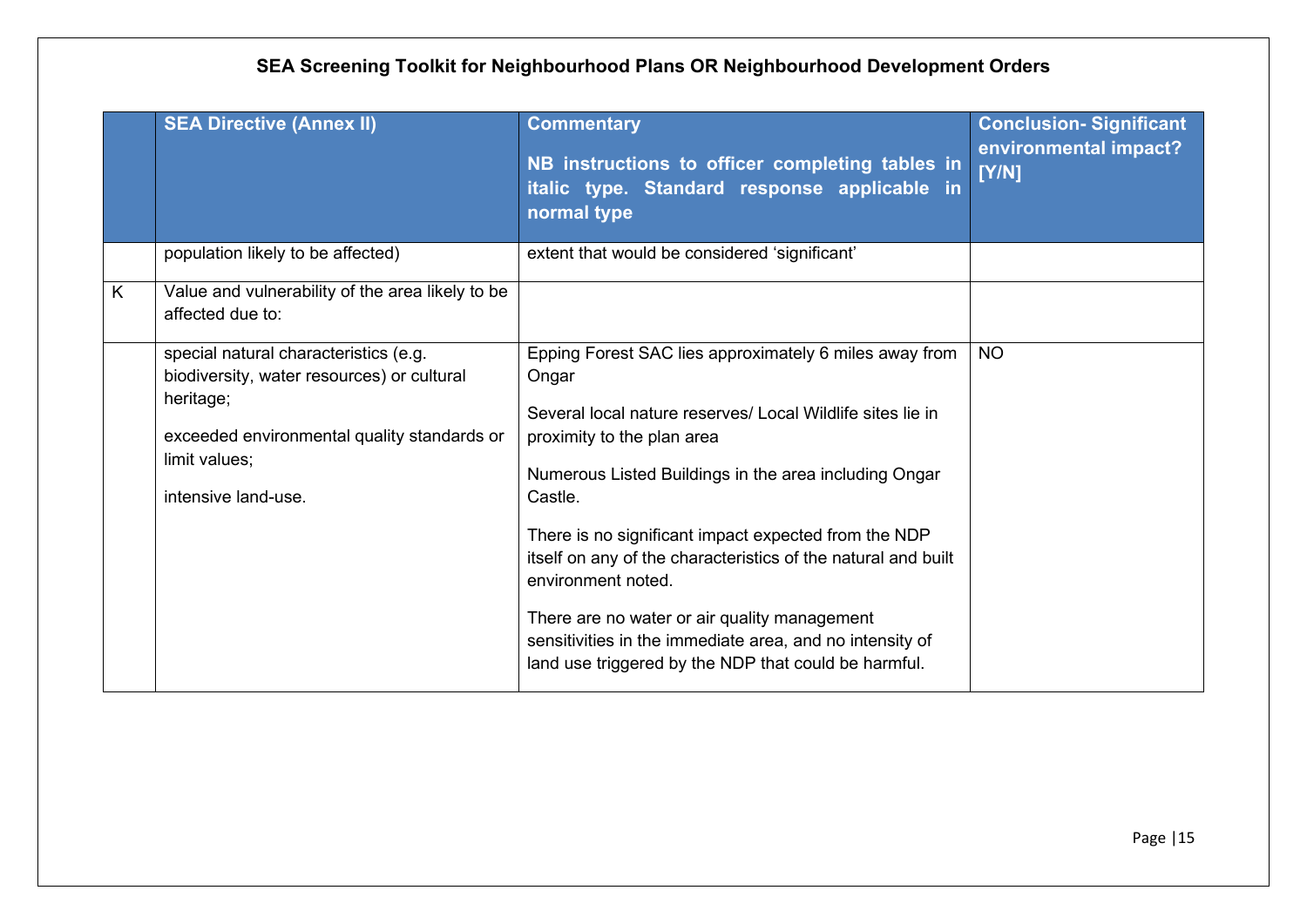|   | <b>SEA Directive (Annex II)</b>                                                                                      | <b>Commentary</b><br>NB instructions to officer completing tables in<br>italic type. Standard response applicable in<br>normal type                                                                       | <b>Conclusion-Significant</b><br>environmental impact?<br>[Y/N] |
|---|----------------------------------------------------------------------------------------------------------------------|-----------------------------------------------------------------------------------------------------------------------------------------------------------------------------------------------------------|-----------------------------------------------------------------|
| L | Effects on areas or landscapes which have a<br>recognised national, community or<br>international protection status. | Although there are some statutory designations as noted<br>above there are no measures in the plan expected to<br>have a significant effect upon them.<br>There are no designated landscapes in the area. | <b>NO</b>                                                       |
|   | Potential site allocations for development                                                                           | There are no allocations                                                                                                                                                                                  | <b>NO</b>                                                       |
|   | Potential design policies                                                                                            | None would significantly affect the assets identified<br>above at K                                                                                                                                       | <b>NO</b>                                                       |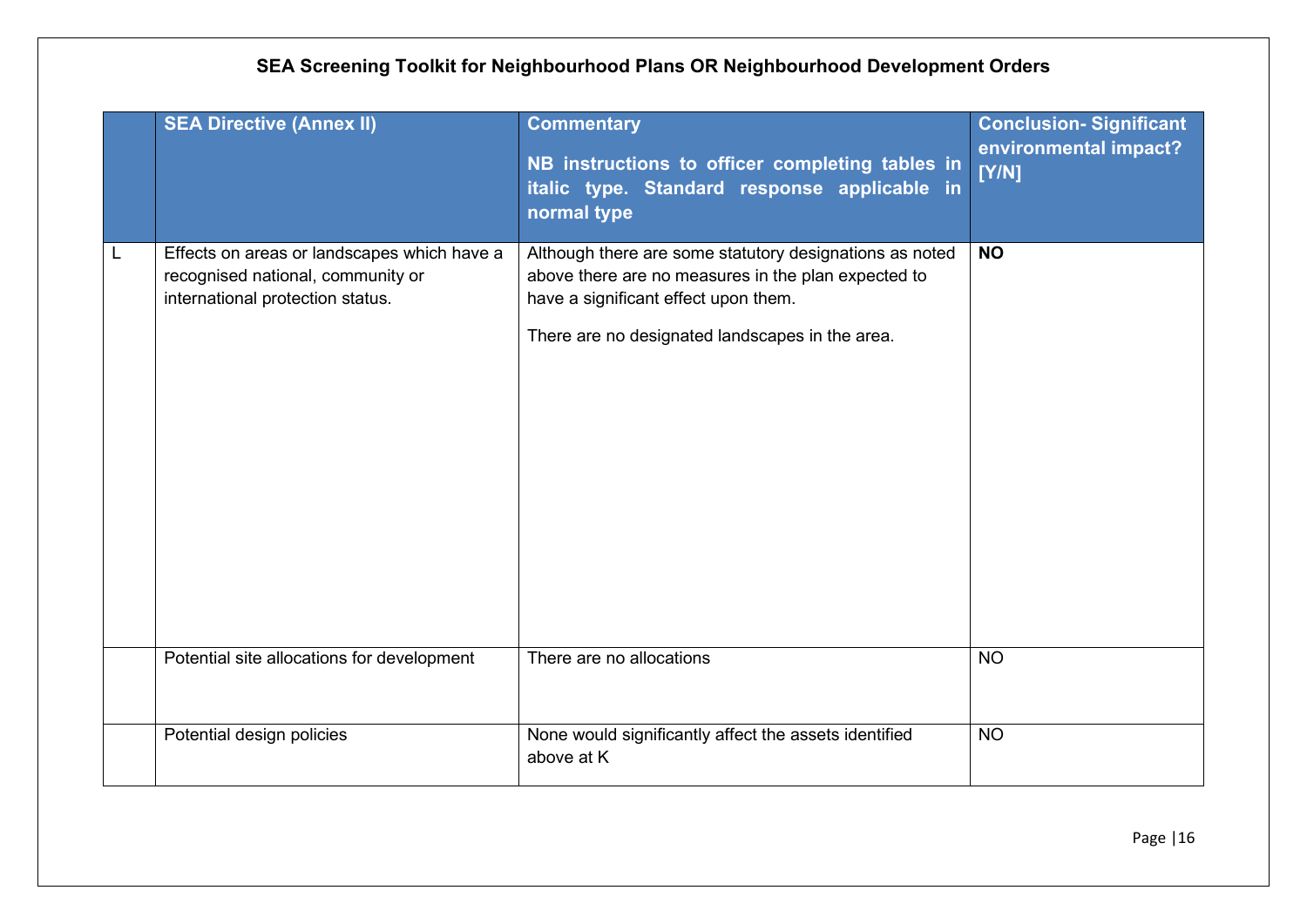| <b>SEA Directive (Annex II)</b>          | <b>Commentary</b><br>NB instructions to officer completing tables in<br>italic type. Standard response applicable in<br>normal type | <b>Conclusion-Significant</b><br>environmental impact?<br>[Y/N] |
|------------------------------------------|-------------------------------------------------------------------------------------------------------------------------------------|-----------------------------------------------------------------|
| Linkages/ green infrastructure proposals | None would significantly affect the assets identified<br>above at K                                                                 | <b>NO</b>                                                       |
| <b>Community facilities</b>              | None would significantly affect the assets identified<br>above at K                                                                 | <b>NO</b>                                                       |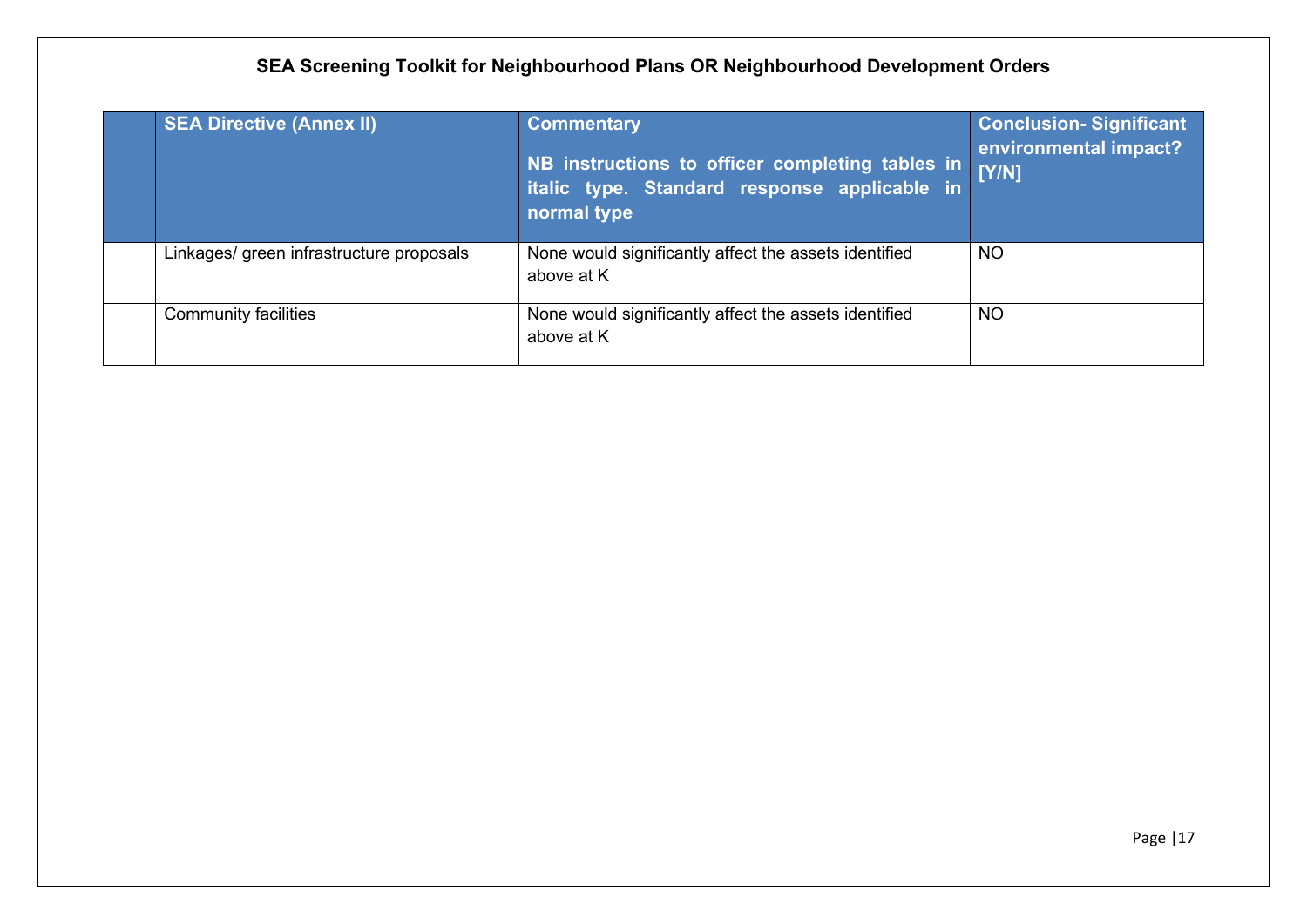### **Appendix 1: SEA PRO-FORMA**

## **Epping Forest District Council Strategic Environmental Assessment (SEA) Pro-forma for Neighbourhood Plans or Neighbourhood Development Orders.**

| <b>Name of Qualifying Body:</b> | <b>Ongar Parish Council</b>                                              |
|---------------------------------|--------------------------------------------------------------------------|
| Name of Neighbourhood<br>Plan:  | <b>Ongar Neighbourhood Plan Submission</b><br><b>Version August 2021</b> |
| Date:                           | <b>12 October 2021</b>                                                   |

### **Stage 1: SEA screening process**

### **Can it be objectively demonstrated that the scope of the NP will:**

Q4. Not require an assessment for future development under Article 6 or 7 of the Habitats Directive? YES

Q5. Only determine small scale land allocations/ designations, or detailed, locally distinctive design criteria? YES

Q6 Not have a significant effect on the environment? YES

### **Stage 2: SEA screening process**

### **Please explain the reasoning on Q4, 5 and 6 above.**

The NDP does not contain any allocations for development, the policies deal with addressing minimal aspects of development, largely either in terms of design, or protecting the existing natural and built assets. The plan is therefore not expected to have any significant effects on recognised environmental receptors. The effects of the plan relate largely to the preservation of existing features.

### **Summary Conclusions**

No significant effects expected as policies deal with design and very small areas. No SEA required.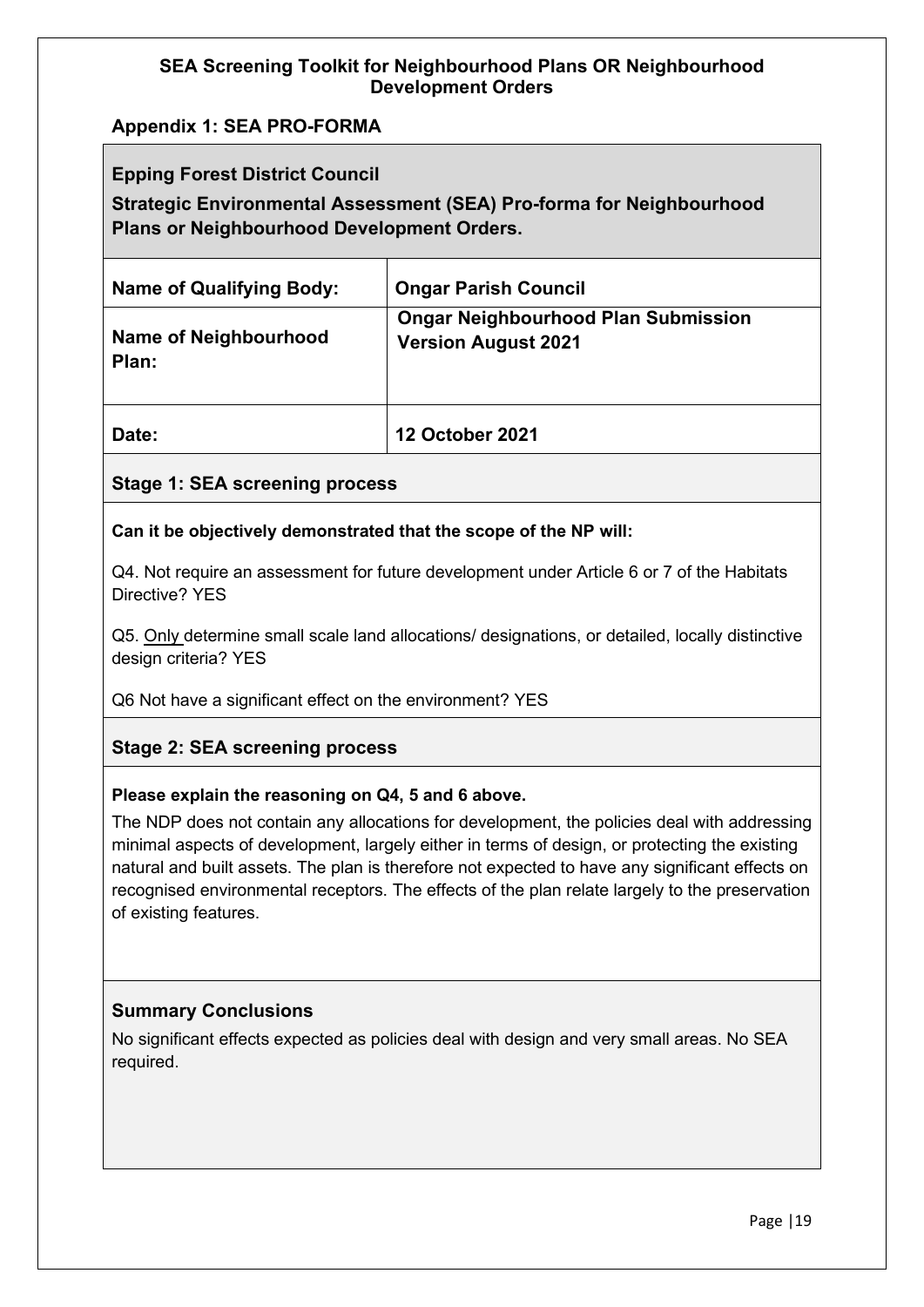Will a full SEA be required [Y/N] NO